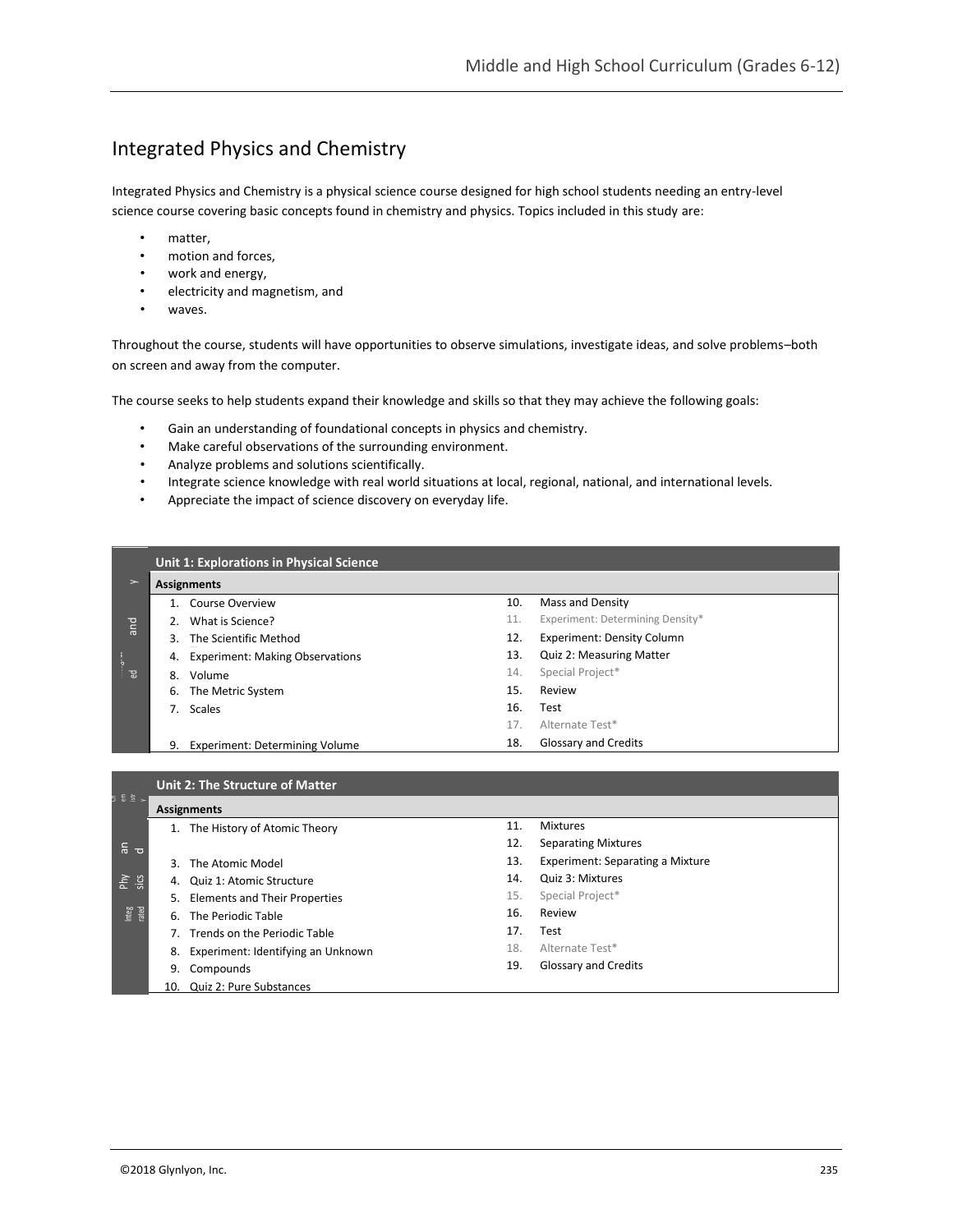## **Unit 3: The Structure of Matter**

### **Assignments**

Integrated Physics and Chemistry

Integrated Physics and Chemistry

Integrated Physics and Chemistry

Integrated Physics and Chemistry

- 
- 2. Changes of State 14. Radioactivity
- 3. Experiment: Graphing Changes of State 15. Nuclear Reactions
- 4. Solutions The Dissolving Process 16. Experiment: Half-Life
- 5. Acids and Bases **17. Nuclear Energy**
- 6. Experiment: The Cabbage Indicator 18. Quiz 3: Nuclear Changes
- 7. Quiz 1: Physical Changes **19. Special Project**\*
	- 8. Chemical Bonding 20. Review
- 9. Atomic Structure and Bonding 21. Test
- 10. Experiment: Chemical Changes 22. Alternate Test\*
- 11. Chemical Reactions and Conservation of Mass 23. Glossary and Credits
- 12. Types of Chemical Reactions
- 1. States of Matter 13. Quiz 2: Chemical Changes
	-
	-
	-
	-
	-
	-
	-
	-
	-
	-

#### **Unit 4: States of Matter**

#### **Assignments**

- 
- 2. Experiment: Comparing Hardness and Density of 12. General Characteristics of Gases Solids 30. Pressure and Volume in Gases
- 3. Elasticity and Strength in Solids 14. Experiment: Pressure in Gases
- 
- 
- 6. Characteristics of Liquids 17. Special Project
- 7. Experiment: Viscosity 18. Review
- 8. Pressure in Liquids 19. Test
- 9. Archimedes' Principle and Flotation 20. Alternate Test\*
- 10. Liquids and Capillary Action 21. Glossary and Credits
- 1. Properties of Solids 11. Quiz 2: Liquids
	-
	-
	-
- 4. Electrical Conductivity in Solids 15. Temperature and Volume Changes in Gases
- 5. Quiz 1: Solids 16. Quiz 3: Gases
	-
	-
	-
	-
	-

|            | <b>Unit 5: Motion and Forces</b> |                                                    |  |                                            |  |  |  |  |  |  |  |
|------------|----------------------------------|----------------------------------------------------|--|--------------------------------------------|--|--|--|--|--|--|--|
|            |                                  | <b>Assignments</b>                                 |  |                                            |  |  |  |  |  |  |  |
|            |                                  | 1. Distance and Displacement                       |  | 11. Newton's Laws                          |  |  |  |  |  |  |  |
| Chemistry  |                                  | 2. Speed and Velocity                              |  | 12. Project: Virtual Lab - Newton's Laws   |  |  |  |  |  |  |  |
|            |                                  | Acceleration                                       |  | 13. Experiment: Propulsion                 |  |  |  |  |  |  |  |
| and        | 3.                               | <b>Motion Graphs</b>                               |  | 14. Centripetal Force                      |  |  |  |  |  |  |  |
| Physics    | 4.                               | <b>Experiment: Motion Graphs</b>                   |  | 15. Quiz 2: Forces                         |  |  |  |  |  |  |  |
|            | 5.                               | Momentum                                           |  | 16. Project: Virtual Lab - Circular Motion |  |  |  |  |  |  |  |
|            |                                  | 6. Project: Virtual lab - Conservation of Momentum |  | 17. Special Project*                       |  |  |  |  |  |  |  |
| Integrated |                                  | 7. Quiz 1: Motion                                  |  | 18. Review                                 |  |  |  |  |  |  |  |
|            |                                  | 8. Forces                                          |  | 19. Test                                   |  |  |  |  |  |  |  |
|            | 9.                               | Friction                                           |  | 20. Alternate Test*                        |  |  |  |  |  |  |  |
|            |                                  | 10. Distance and Displacement                      |  | 21. Glossary and Credits                   |  |  |  |  |  |  |  |
|            |                                  |                                                    |  |                                            |  |  |  |  |  |  |  |

**Unit 6: Semester Review and Exam**

| $\cup$<br>ā.<br>– |          | Assignments |  |                             |  |  |  |  |  |
|-------------------|----------|-------------|--|-----------------------------|--|--|--|--|--|
|                   | <b>.</b> | Review      |  | 3. Alternate Exam - Form A* |  |  |  |  |  |
|                   | <u>.</u> | Exam        |  | 4. Alternate Exam - Form B* |  |  |  |  |  |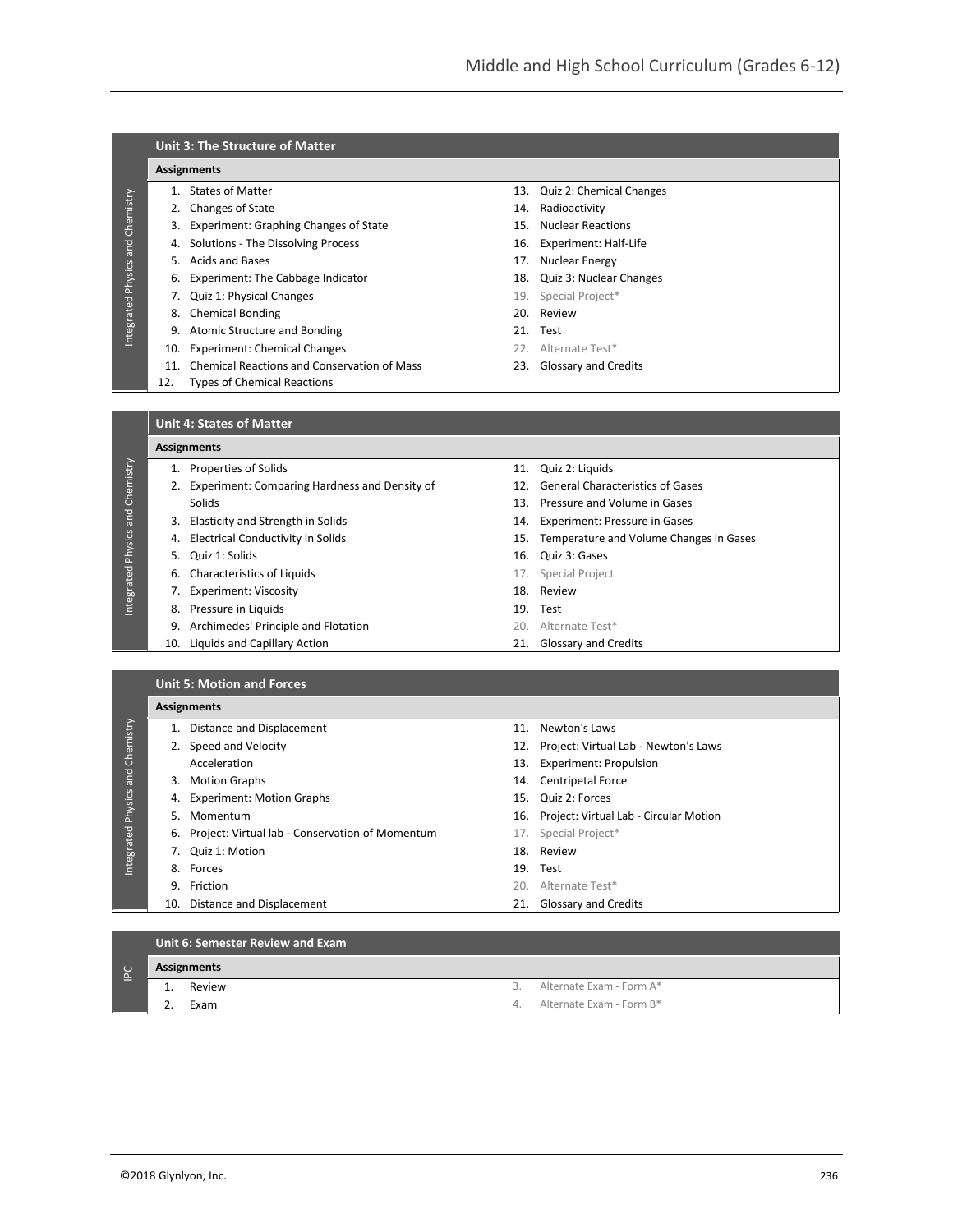|                | <b>Unit 7: Work and Energy</b> |                                             |     |                                        |  |  |  |  |  |
|----------------|--------------------------------|---------------------------------------------|-----|----------------------------------------|--|--|--|--|--|
| 등 조 기          |                                | <b>Assignments</b>                          |     |                                        |  |  |  |  |  |
|                |                                | Forms of Energy                             | 11. | Inclined Planes, Wedges, and Screws    |  |  |  |  |  |
| $\frac{c}{b}$  |                                |                                             | 12. | Project: Virtual Lab - Simple Machines |  |  |  |  |  |
|                | 3.                             | Mechanical Energy                           | 13. | <b>Experiment: Inclined Planes</b>     |  |  |  |  |  |
| Phy<br>sics    | 4.                             | Conservation of Energy                      | 14. | Quiz 2: Simple Machines                |  |  |  |  |  |
|                |                                | 5. Experiment: Potential and Kinetic Energy | 15. | Project: Virtual Lab - Projectiles     |  |  |  |  |  |
| Integ<br>rated |                                | 6. Power                                    | 16. | Special Project*                       |  |  |  |  |  |
|                |                                | Quiz 1: Work, Energy, and Power             | 17. | Review                                 |  |  |  |  |  |
|                | 8.                             | Simple Machines; Levers                     | 18. | Test                                   |  |  |  |  |  |
|                | 9.                             | Mechanical Advantage and Efficiency         | 19. | Alternate Test*                        |  |  |  |  |  |
|                | 10.                            | Pulleys; Wheels and Axles                   | 20. | Glossary and Credits                   |  |  |  |  |  |
|                |                                |                                             |     |                                        |  |  |  |  |  |

## \_\_<br>*ំ ន*ៃ Unit 8: Heat Flow

|               | <b>Assignments</b>                    | 9.  | <b>Heat Engines</b>              |  |
|---------------|---------------------------------------|-----|----------------------------------|--|
| and           |                                       |     |                                  |  |
|               | 2. Specific Heat Capacity             | 10. | Quiz 2: Heat Flow and Technology |  |
|               | 3. Heat Flow                          | 11. | Special Project*                 |  |
| ှ             | 4. Experiment: Insulators             | 12. | Review                           |  |
| nnegran<br>ed | 5. Quiz 1: Energy Transfer            | 13. | Test                             |  |
|               | 6. Heating Systems                    | 14. | Alternate Test*                  |  |
|               | <b>Experiment: Heat and Expansion</b> | 15. | <b>Glossary and Credits</b>      |  |
|               | 8. Cooling and Refrigeration          |     |                                  |  |
|               |                                       |     |                                  |  |

|  |            |     | <b>Unit 9: Electricity and Magnetism</b> |     |                                        |
|--|------------|-----|------------------------------------------|-----|----------------------------------------|
|  |            |     | <b>Assignments</b>                       |     |                                        |
|  | Chemistry  |     | <b>Electric Charges</b>                  | 10. | Magnetism and Electricity              |
|  |            | 2.  | <b>Static Electricity</b>                | 11. | Experiment: Diverting a Magnetic Field |
|  | and        | 3.  | Experiment: Electrostatic Investigations | 12. | Magnetic Fields in Space               |
|  |            | 4.  | <b>Electric Current</b>                  | 13. | Quiz 2: Magnetism                      |
|  | Physics    | .5. | <b>Circuits</b>                          | 14. | Special Project*                       |
|  |            | 6.  | <b>Electrical Energy and Power</b>       | 15. | Review                                 |
|  |            | 7.  | Project: Virtual Lab - Circuits          | 16. | Test                                   |
|  | Integrated | 8.  | Quiz 1: Electricity                      | 17. | Alternate Test*                        |
|  |            |     |                                          |     |                                        |

| 9. | Magnetism                          | 18. | Glossary and Credits |
|----|------------------------------------|-----|----------------------|
|    | 8. Quiz 1: Electricity             |     | 17. Alternate Test*  |
|    | 7. Project: Virtual Lab - Circuits | 16. | Test                 |
|    | 6. Electrical Energy and Power     | 15. | Review               |
|    | 5. LIILUILS                        |     | 14. DUECIAL PROJECT. |

### **Unit 10: Waves**

|               | <b>Assignments</b> |                                               |     |                                        |  |  |  |  |  |  |
|---------------|--------------------|-----------------------------------------------|-----|----------------------------------------|--|--|--|--|--|--|
|               |                    | 1. Waves and Energy Transfer                  | 14. | Quiz 2: Sound                          |  |  |  |  |  |  |
|               |                    | Types of Waves                                | 15. | Light and the Electromagnetic Spectrum |  |  |  |  |  |  |
|               | 3.                 | <b>Properties of Waves</b>                    |     | 16. Properties of Light                |  |  |  |  |  |  |
| and Chemistry | 4.                 | Experiment: Changing the Speed of a Wave      |     | 17. Reflection and Mirrors             |  |  |  |  |  |  |
|               | 5.                 | The Behavior of Waves                         |     | 18. Experiment: Law of Reflection      |  |  |  |  |  |  |
| Physics       | 6.                 | Quiz 1: Wave Characteristics and Properties   |     | 19. Lenses                             |  |  |  |  |  |  |
|               |                    | <b>Sound Vibrations</b>                       |     | 20. Quiz 3: Light                      |  |  |  |  |  |  |
| ntegrated     | 8.                 | Detecting Sound                               |     | 21. Project: Virtual Lab - Light       |  |  |  |  |  |  |
|               | 9.                 | Project: Virtual Lab - Sound                  | 22. | Special Project*                       |  |  |  |  |  |  |
|               | 10.                | Experiment: Using Vibrations to Produce Sound | 23. | Review                                 |  |  |  |  |  |  |
|               | 11.                | Doppler Effect                                |     | 24. Test                               |  |  |  |  |  |  |
|               |                    | Project: Virtual Lab - Doppler Effect         |     | 25. Alternate Test*                    |  |  |  |  |  |  |
|               | 13.                | Beats, Resonance, and Harmonics               |     | 26. Glossary and Credits               |  |  |  |  |  |  |